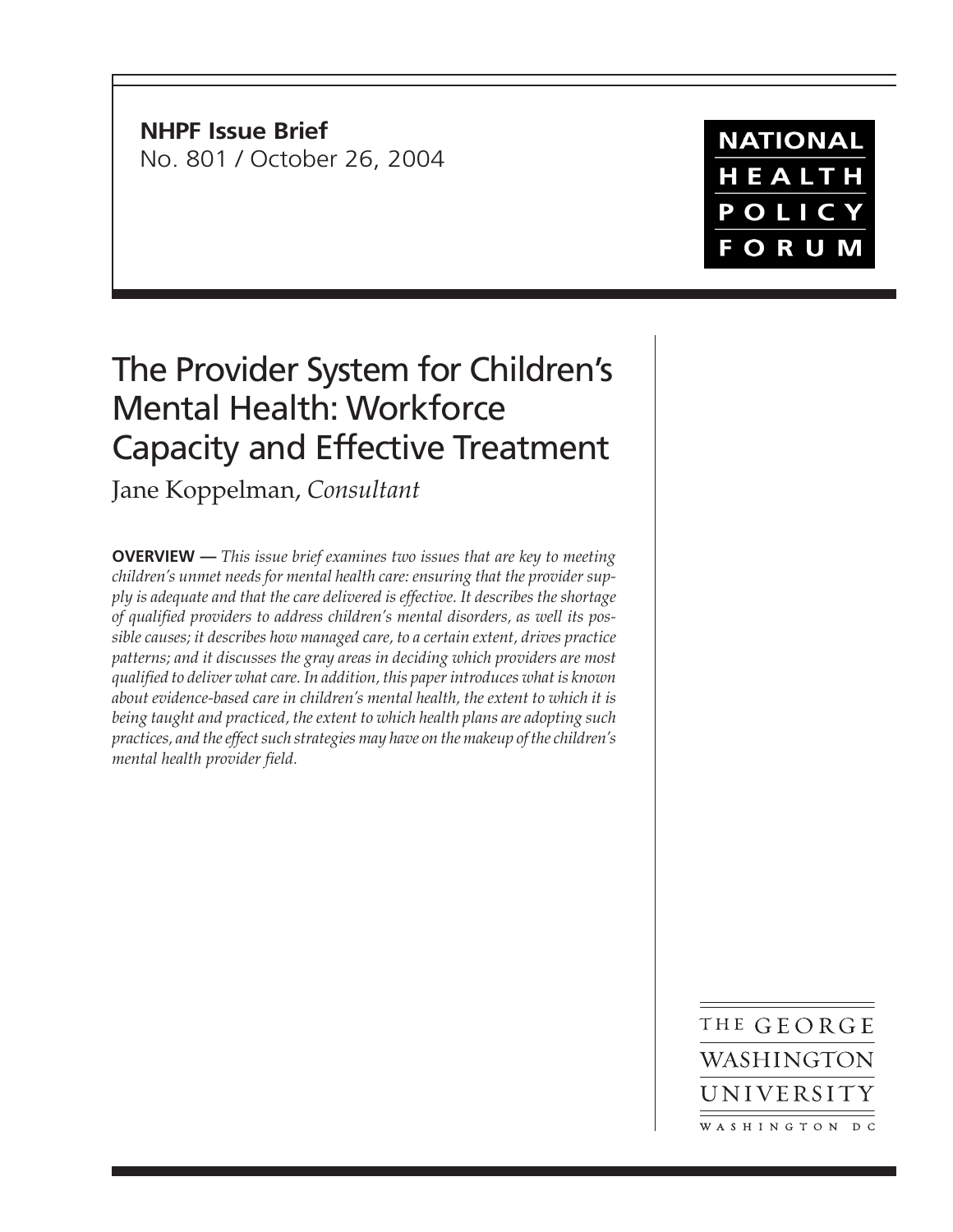# The Provider System for Children's Mental Health: Workforce Capacity and Effective Treatment

The landmark surgeon general's 1999 report on mental health found that nearly 14 million children—one in five—have a diagnosable mental disorder. Yet most of these children, even those with the most severe impairments, get no care. The report states that there is a shortage of child psychiatrists and of appropriately trained clinical psychologists and social workers to treat children.<sup>1</sup> The President's New Freedom Commission on Mental Health, also found that "the supply of well-trained mental health professionals is inadequate in most areas of the country, [and] rural areas are especially hard hit. In addition, particular shortages exist for mental health providers who serve children, adolescents, and older Americans."2

Provider shortages have been documented in private practice, community clinics, public hospitals, and public mental health care systems that seek to keep severely disturbed children at home with programs such as respite care, day treatment, and therapeutic foster care.

Although the problem of a workforce shortage seems straightforward, the question of how to address the shortage is extremely messy. The mental health workforce is in flux: more disciplines (that is, psychiatrists, psychologists, counselors, etc.) are offering mental health care, their practice boundaries are increasingly blurry to both consumers and health plans, and a number of these professions are in the process of retooling and redefining their roles.

Thus, it is difficult to determine how many more psychiatrists, psychologists, social workers, counselors, and related professionals are needed to boost the supply of children's mental health providers. Increasingly, psychiatrists are getting out of the business of talk therapy and specializing in medication management. Pediatricians, nurse practitioners, and some psychologists are creeping into the domain of psychiatry by prescribing medication to treat children's mental disorders. Clinical social workers and master's degree–level counselors are being paid by health plans to deliver psychotherapy, which is traditionally the domain of psychologists and psychiatrists.

The various disciplines that offer mental health services require different levels of training, offer different areas of expertise, and command different salaries in the health care marketplace. Yet the question of which discipline is best suited to provide medication management and/or psychotherapy **National Health Policy Forum** 2131 K Street NW, Suite 500 Washington DC 20037

202/872-1390 202/862-9837 [fax] nhpf@gwu.edu [e-mail] www.nhpf.org [web]

**Judith Miller Jones** *Director*

**Sally Coberly** *Deputy Director*

**Monique Martineau** *Publications Director*

**NHPF** is a nonpartisan education and information exchange for federal health policymakers.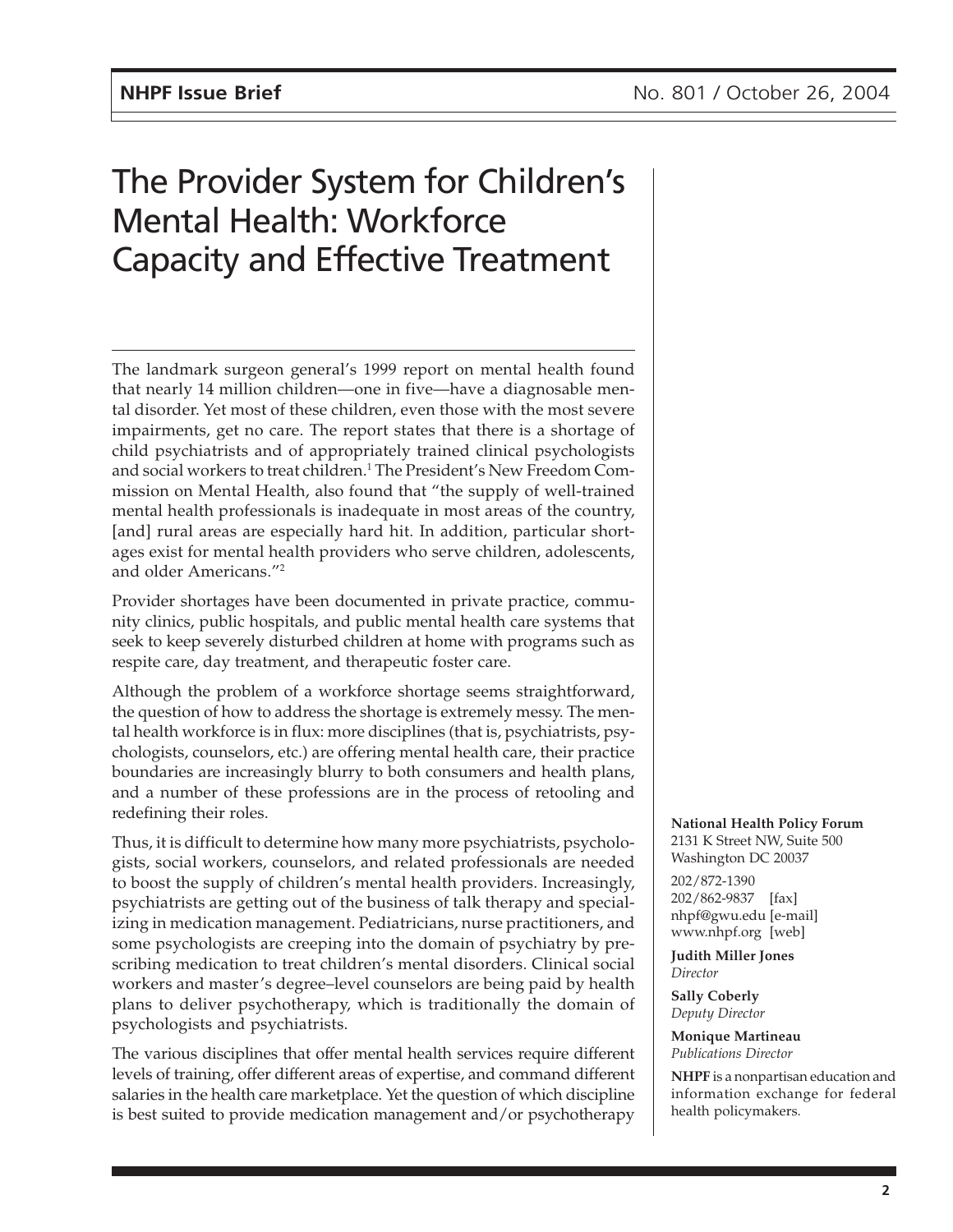is by no means clear. Along with questions of how to increase the supply and even out the distribution of children's mental health providers, regardless of their discipline, there are serious concerns about the extent to which the care that professionals are currently offering is effective.

Evidence-based medicine—practices and procedures that have been shown to improve patient outcomes—has become increasingly popular in the past ten years. It is now being applied to mental health. There is a growing body of knowledge that illuminates which medications, and which types of psycho- and behavioral therapies, yield the best outcomes for children with a range of mental disorders. Best practices are even being developed for public systems of care that treat children with serious emotional disturbance. Although evidence-based care for children's mental health is still in its infancy, it is widely acknowledged that much of how providers are being trained, how they practice, and what is being reimbursed by public and private insurers does not match the strategies that have been found to work.

This issue brief examines two issues that are critical in meeting children's unmet needs for mental health care: ensuring that there are enough providers and that the delivered care is effective. The paper describes the nature of provider shortages, discusses how managed care can drive practice patterns, and explores which providers are most qualified to deliver what care. This paper also introduces evidence-based care in children's mental health; the extent to which it is being taught and practiced, as well as which health plans are adopting such practices; and its potential effect on the providers of children's mental health.

## **WORKFORCE TRENDS**

Among all disciplines that provide mental health care to children, there is a striking trend toward the use of professionals who lack specialty training in child mental health. The bulk of psycho- and behavioral therapy is provided by social workers. Most prescriptions for psychotropic medication for children are written by pediatricians and family physicians, not psychiatrists. Experts across the professions generally agree that nonspecialists are not trained appropriately to be providing this type of care. But they do not agree on the extent to which more specialists should be trained, or generalists should retool, to offer children effective mental health care. Undergirding this question of an adequate workforce is the issue of money: the educational costs of becoming trained as a specialist are considerable, health plan payment rates favor lower-paid providers, and comparatively low payment rates are offered to the public sector mental health workforce.

The supply, practice patterns, and overlapping of the various child mental health provider disciplines is described more fully here.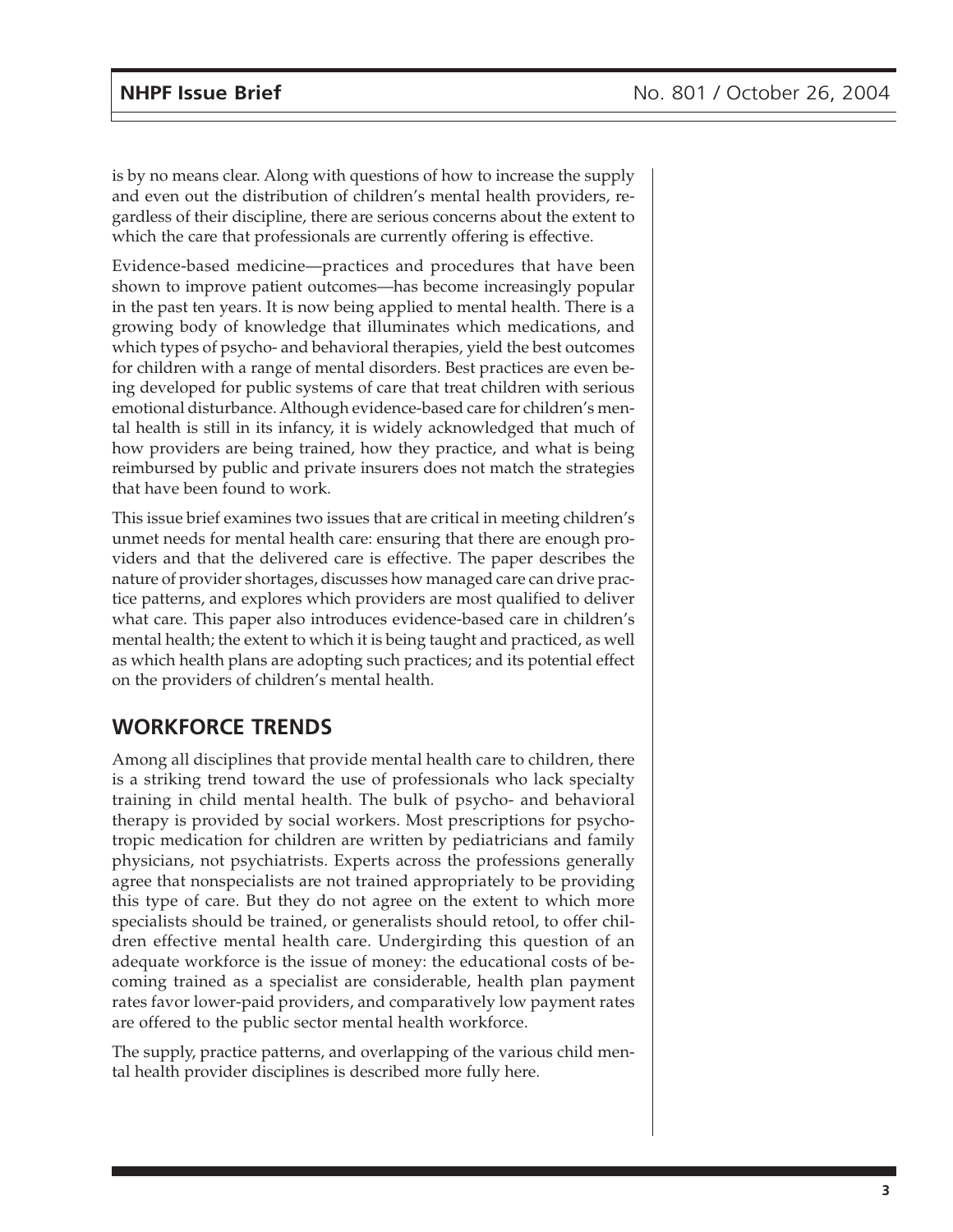#### **Mental Health Providers Who Prescribe**

Children with mental disorders are treated with psychotherapy, behavioral therapy, or medication, and often with some combination thereof. In recent years, the use of psychotropic medication to treat children with mental health problems has increased dramatically. Between 1987 and 1996, psychotropic use among children and adolescents nearly tripled, growing from 1.4 percent to 3.9 percent, or more than 2 million children.<sup>3</sup>

Children's mental health providers generally fall into one of two categories—those who can prescribe medication (psychiatrists, some psychiatric nurse practitioners, and, increasingly, pediatricians) and those who can conduct psycho- and behavioral therapies (psychologists, social workers, counselors). Child psychiatrists are arguably the only discipline adequately trained to do both, although many complain that psychiatric training programs fall short on preparation for psycho- and behavioral therapy.

This division has its drawbacks. The bulk of the children's mental health workforce has no prescribing privileges, creating demand pressures on child psychiatrists because of the popularity of using medication to treat children's mental disorders. Pediatricians and family physicians, who have less training in prescribing psychiatric drugs for children, are being called on to pick up the slack.

**Psychiatrists —** Child and adolescent psychiatrists are the providers with the most training in treating children with psychotropic medication. In 1990, the Council on Graduate Medical Education estimated that the nation would need 30,000 child and adolescent psychiatrists to meet the demand in 2000. In 2000, there were 6,300, and no promises of a new flood of trainees. The number of child and adolescent psychiatry residents has remained flat over the past five years.

There is a clear demand for child and adolescent psychiatrists. The federal Bureau of Health Professions projects that just to maintain the current utilization rates of psychiatric care, and considering that currently most children who need care do not get it, by 2020 the nation will need 12,624 child and adolescent psychiatrists but is expected to only have 8,312.4

There is both a shortage and a maldistribution of psychiatrists specializing in children. Many rural areas have few if any of these specialists. The ratios of child and adolescent psychiatrists per 100,000 youths vary widely, ranging from 1.3 in West Virginia to 17.5 in Massachusetts.<sup>5</sup>

Two major reasons for the shortage are (*a*) disincentives in the training programs of child and adolescent psychiatrists and (*b*) low payment rates from private insurers and Medicaid. Training for child and adult psychiatry is a five-year program (after four years of medical school): three years of adult psychiatry followed by two years of child psychiatry. According to Dr. Tom Anders, president of the American Academy of Child and Adolescent Psychiatry (AACAP), students have little to no exposure

**There is both a shortage and a maldistribution of psychiatrists specializing in children, particularly in rural areas.**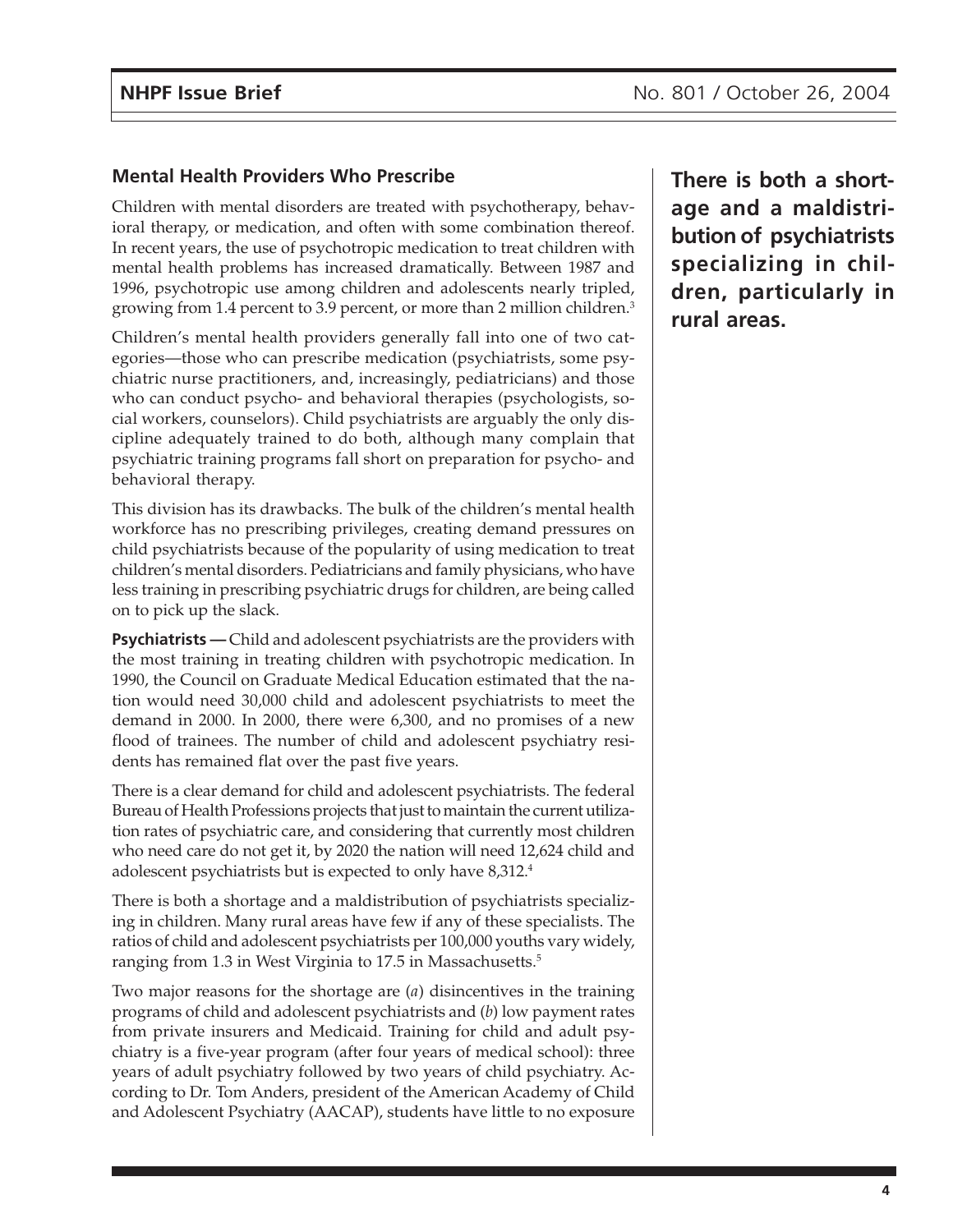to child psychiatry in their first three years of training, when they are forming their professional identity. And many cannot afford to accrue an extra two years of debt before starting to practice. "At least half of students who are interested in child psychiatry decide not to go the full route," says Anders.

Those who do enter the field find payment rates by commercial and public insurers to be low compared with customary charges. In 2002, the average private insurance reimbursement for a 45- to 50-minute session of individual psychotherapy with medical evaluation and management was \$47.95 less than the average charge of \$155.59. Medicaid rates are even lower. In California, for example, the difference between reimbursement and customary charges is more than \$100.<sup>6</sup> In addition*,* most insurers pay the same rate for child psychiatrists as for adult psychiatrists, which does not account for the extra time needed to consult with family members and school personnel.

Numerous surveys find that payment rates are driving child and adolescent psychiatrists out of the public and private insurance market, which is now dominated by managed care. A 2002 national survey conducted by the American Academy of Child and Adolescent Psychiatry found that 44 percent of these psychiatrists were accepting new patients who use Medicaid, 65 percent were accepting patients who used unmanaged private health insurance, and 53 percent accepted new patients with private managed care. "The lower the supply of child psychiatrists, the more they are in demand, which enables them to get out of managed care. I have heard anecdotally that many young graduates don't join managed care, they go into the cash business," says Dr. Wun Jung Kim, director of child and adolescent psychiatry at the Medical College of Ohio.

The number of child and adolescent psychiatry residency programs decreased from 130 in 1980 to 114 in 2002. The combination of low payment rates, reduced federal support for child and adolescent residency training (the Balanced Budget Act of 1997 reduced direct graduate medical education funding by 50 percent for subspecialty training), and the closure of state hospitals, which housed many of these training programs, likely underlies this shrinking of programs.

**Pediatricians** — Pediatricians and family physicians are being called on to identify, and often treat, the mental health problems of children. From 1979 to 1996, the rate of psychosocial problems flagged by pediatricians or family physicians increased from 7 percent to 19 percent of all office visits by children.7 And it is striking that these doctors prescribe 85 percent of all psychotropic medications taken by children.<sup>8</sup> (In contrast to child psychiatrists, there is no shortage of pediatricians in the United States, although there are areas of the country where they are few. By 2020, the number of pediatricians is expected to rise by 60 percent, whereas the child population is expected to grow by less than ten percent.)<sup>9</sup>

**Numerous surveys find that payment rates are driving child and adolescent psychiatrists out of the public and private insurance market.**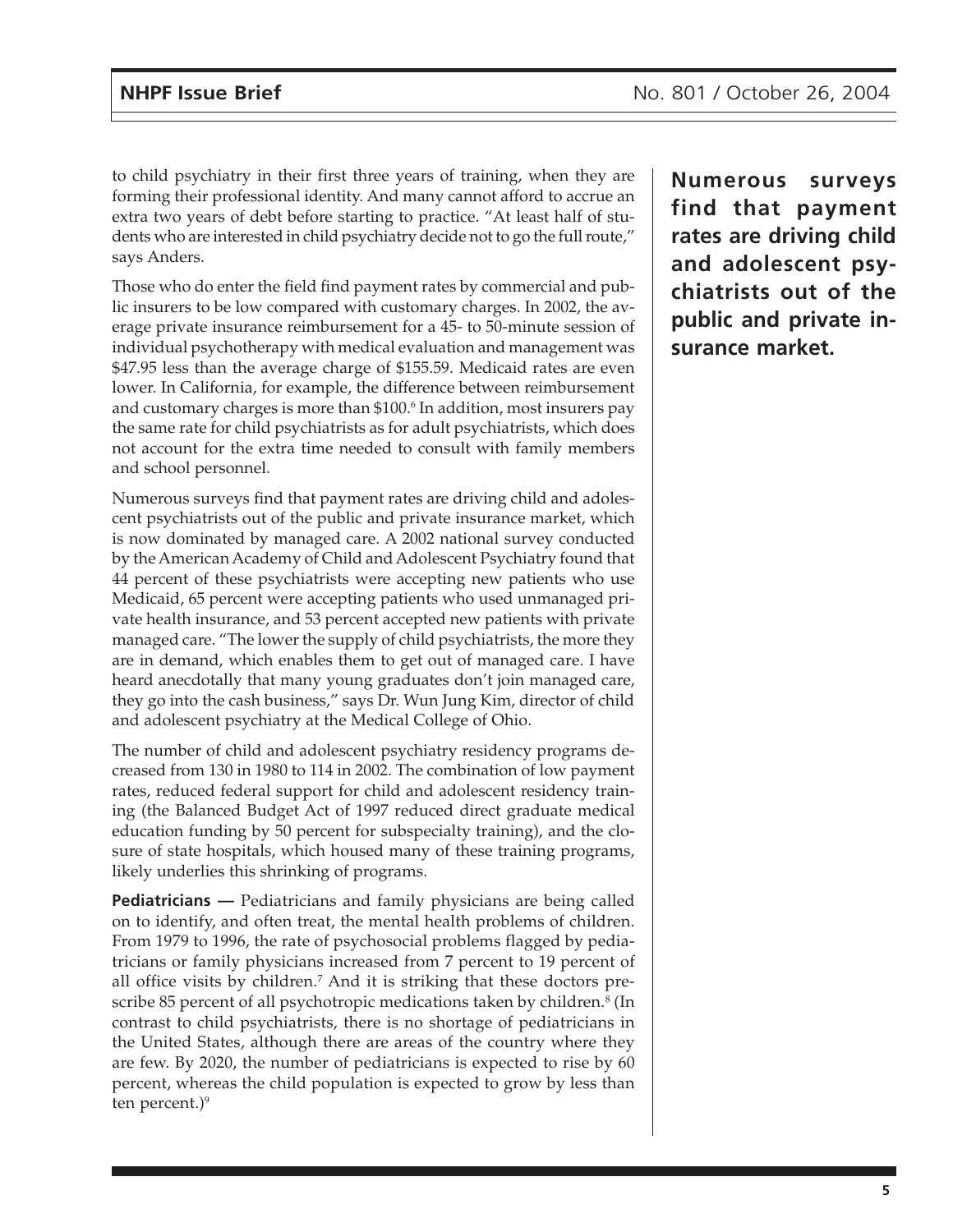"When I first started to practice in 1979, I never thought I'd see the amount of ADHD and depression that I'd have to manage today," says Dr. Joseph Hagan, a Vermont-based pediatrician and co-chair of the American Academy of Pediatrics (AAP) Bright Futures Committee, which publishes practice guidelines on a range of issues, including mental health. Dr. Hagan notes that pediatric residency programs are increasing their behavioral and developmental training requirements, and pediatricians are clamoring for continuing medical education opportunities in this area. In the meantime, "developmental pediatric skills among experienced, board-certified pediatricians varies," he wrote in a 2001 commentary published in *Pediatrics*. 10

To help fill this knowledge gap, in 2000 the AAP released specific guidelines for identifying and treating ADHD, the number one mental disorder treated by primary care physicians and the condition that accounts for the largest number of children on psychotropic medication. Guidelines have not yet been published for other mental disorders, such as depression, obsessive-compulsive disorder, and conduct disorders.

In addition, in 2002, the American Board of Pediatrics created a formal subspecialty called developmental and behavioral pediatrics, with its own training and certification standards. The specialty includes three years of formal pediatric training followed by three years of fellowship, clinical work, research, and community-based service. Because the subspecialty is so new, it is difficult to project whether a substantial number of pediatricians will gravitate toward it. So far, 300 have become board certified, and more than 200 are scheduled to take the exam (given every other year) in 2004.<sup>11</sup>

Dr. Hagan believes that pediatricians can handle medication management for children with a variety of mental disorders, although more complicated cases involving multiple diagnoses, as well as severe conditions, would probably best be handled by psychiatrists. But one problem, he says, is that many pediatricians do not have access to psychiatrists with whom to consult about treatment. "If I'm going to [prescribe], I need to be able to consult. When I want a murmur assessed by a pediatric cardiologist, I can get that. But I can't get [similar consultation] for psychiatry," Dr. Hagan says.

Pediatricians are also calling for changes in managed care reimbursement policies as they spend more time identifying and treating mental health disorders. A major concern, echoed by psychiatrists, is that managed care payment rates do not reimburse for the time physicians must spend talking to family members and teachers to assess whether a child has a particular disorder. In addition, many plans do not reimburse pediatricians for time counseling patients and their family members about their conditions. Another large criticism regards the mechanism of capitation, in which providers receive fixed monthly payments for each patient, no matter what their utilization. Many argue that capitation deters pediatricians from taking the time to address psychosocial problems.

**Managed care payments do not account for the time physicians must spend talking to family members and teachers to assess a child's problem.**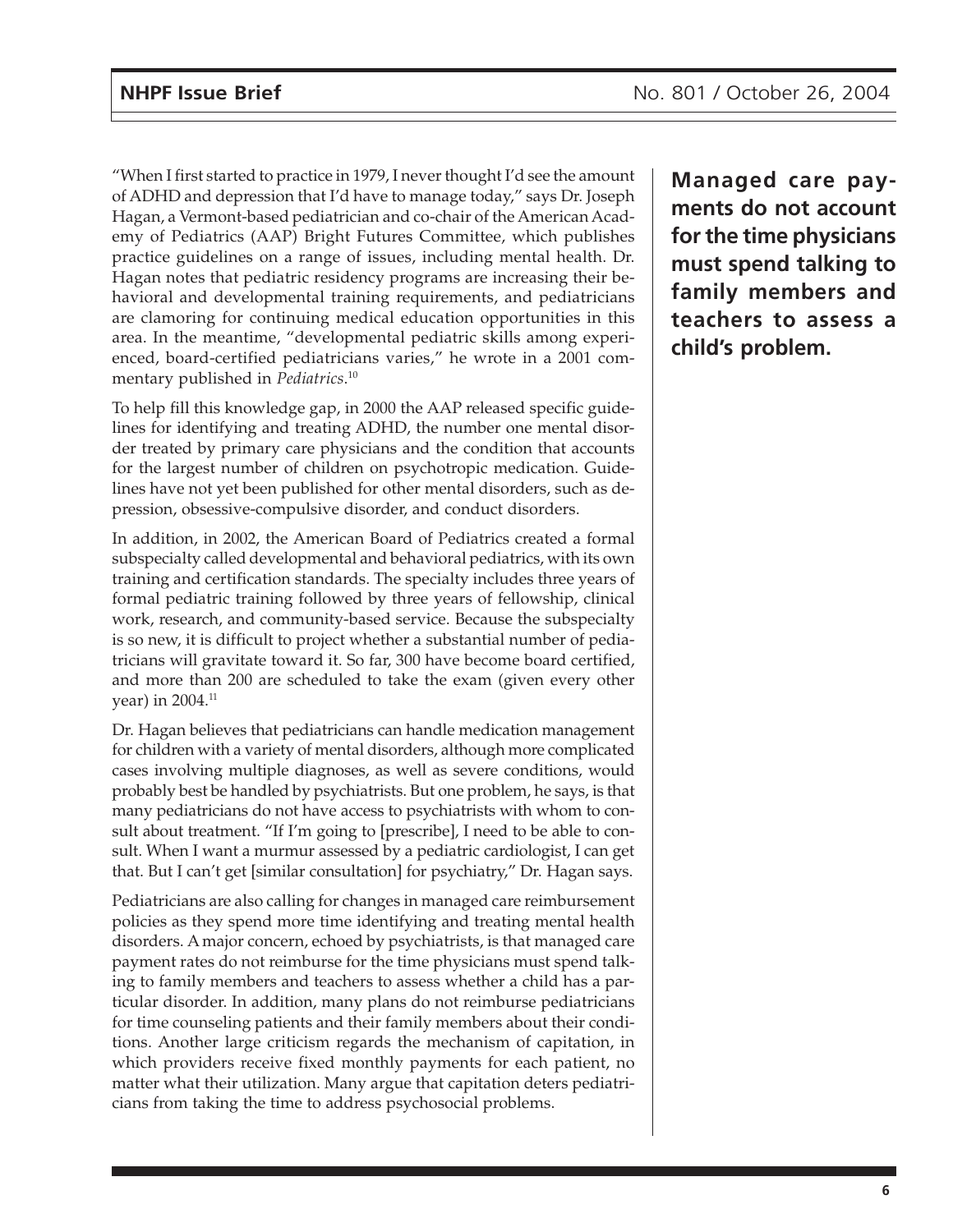**Non-Physician Prescribers —** To deal in part with the shortage of psychiatrists, New Mexico and Louisiana have become the first two states to grant prescribing privileges to psychologists who complete specialized training. At least a dozen other states are considering such a move. The American Psychological Association has applauded such measures, noting that psychologists bring an expertise in assessing and treating mental illness that general practitioners—who are allowed to prescribe psychotropics—do not. They also point to studies that suggest that a combination of talk therapy and medication is the most effective way to treat mental illness, thus allowing psychologists to prescribe might lead to more efficient care.

Psychiatrists are wary of this expansion. "Prescribing medication is very complicated. You have to know a lot about drug interactions, how they metabolize and interact with various organs. We [psychiatrists] go to medical schools for four years to learn about these things," says AACAP president Dr. Anders.

The National Alliance for the Mentally Ill (NAMI), one of the nation's largest advocacy groups for those with mental illnesses, shares this concern. NAMI has stated that when it comes to people with severe mental illnesses, whose medications can cause toxicity if not carefully monitored, psychiatrists are the most suitable provider.12

Meanwhile, the American Psychological Association notes that accessibility is an issue of concern: there are 444 counties in the United States that lack psychiatrists but have psychologists.13 New Mexico is giving credentials to psychologists to prescribe medication in an effort to boost access in its rural areas. (Psychologists are on staff in many rural-area schools there.) But allowing psychologists to prescribe drugs may not solve the rural access problem in other states. Most mental health providers in rural areas are bachelor's degree–level social workers, notes David Lambert, president of the National Association for Rural Mental Health, which represents 500 consumer, provider, and research groups in the rural United States.14

#### **Non-Prescribing Mental Health Providers**

Over the past 40 years, practice patterns in mental health care have shifted dramatically. In the 1960s, when very few psychotropic drugs were available, most of the psychiatrist's work day consisted of psychotherapy. Today, psychiatrists are doing much less psychotherapy and increasingly are specializing in drug treatments. Managed care has made this economically more attractive—psychiatrists can be reimbursed substantially more per hour for providing medication management rather than just psychotherapy, or a combination of that with drug treatment. Even outside managed care, psychiatrists can earn more per hour doing medication management than psychotherapy.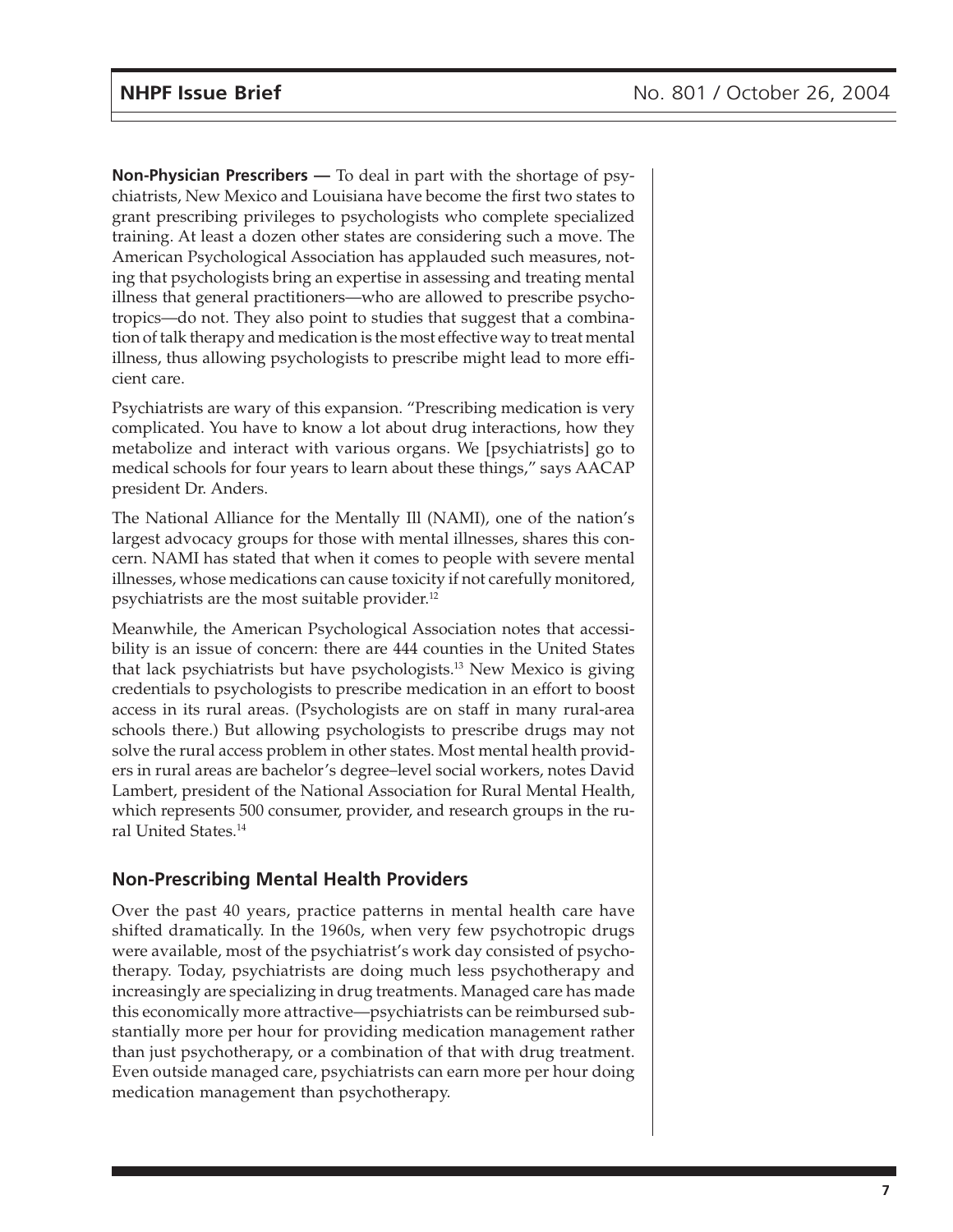However, there is now a greater variety of professionals trained to offer psycho- and behavioral therapy, such as psychologists, clinical social workers, and counselors, and thus there is more substitutability. Many, if not most, managed care organizations (MCOs) have policies that favor the use of social workers for talk therapies over psychologists. Social workers are either reimbursed at a lower rate than psychologists or are more willing to accept the MCO reimbursement rate for psychotherapy. Many MCOs include a higher mix of social workers than psychologists on their provider panels. In others, case managers encourage patients to use social workers.

The disparity in training among the disciplines has raised questions about how well social workers and counselors can help children with mental disorders. The minimum credential for social workers (who numbered 468,000 in 2000, although 97,290 were clinically trained)<sup>15</sup> is a bachelor's degree, but many positions require a master's degree. For the most part, health plans require clinical social workers on their provider panels to have a master's degree plus two years of experience. Most counselors (who numbered 20,000 in 2000) have a master's degree. In contrast, it takes seven years of post-graduate training to become a psychologist (88,490 in 2002).16

Increasingly, concerns have been raised about the quality of training for all disciplines and their ability to deliver care that demonstrably improves the patient's condition.

## **EVIDENCE-BASED CARE**

Just as they have swept the physical health world, evidence-based treatments are now being developed for children's mental health care to determine which medications, psycho- and behavioral therapies, and service strategies work best for a variety of conditions. The field is in its infancy. So far, evidence of effective strategies has been produced in university-based settings for a number of conditions such as depression, attention deficit hyperactivity disorder (ADHD), and anxiety and conduct disorders. But for the most part, these practices are not being used yet in real-world settings.

To qualify as a mental health evidence-based intervention, the treatment must work in more than one study using a randomized experimental design. However, there are no uniform standards developed for this field of science as of yet. The American Psychological Association has created rigorous criteria for defining effective psychotherapies. Another group that determines whether pharmacology treatments, as well as schoolbased interventions, are effective is the Interdisciplinary Committee on Evidence-Based Youth Mental Health Care, a joint effort of the AAP, the AACAP, and the American Psychological Association.<sup>17</sup>

These organizations' studies of mental health have yielded some observations. When it comes to psychotherapies, parent training improves behaviors for children with conduct disorders and oppositional behavior. **Many, if not most, managed care organizations have policies that favor the use of social workers for talk therapies over psychologists.**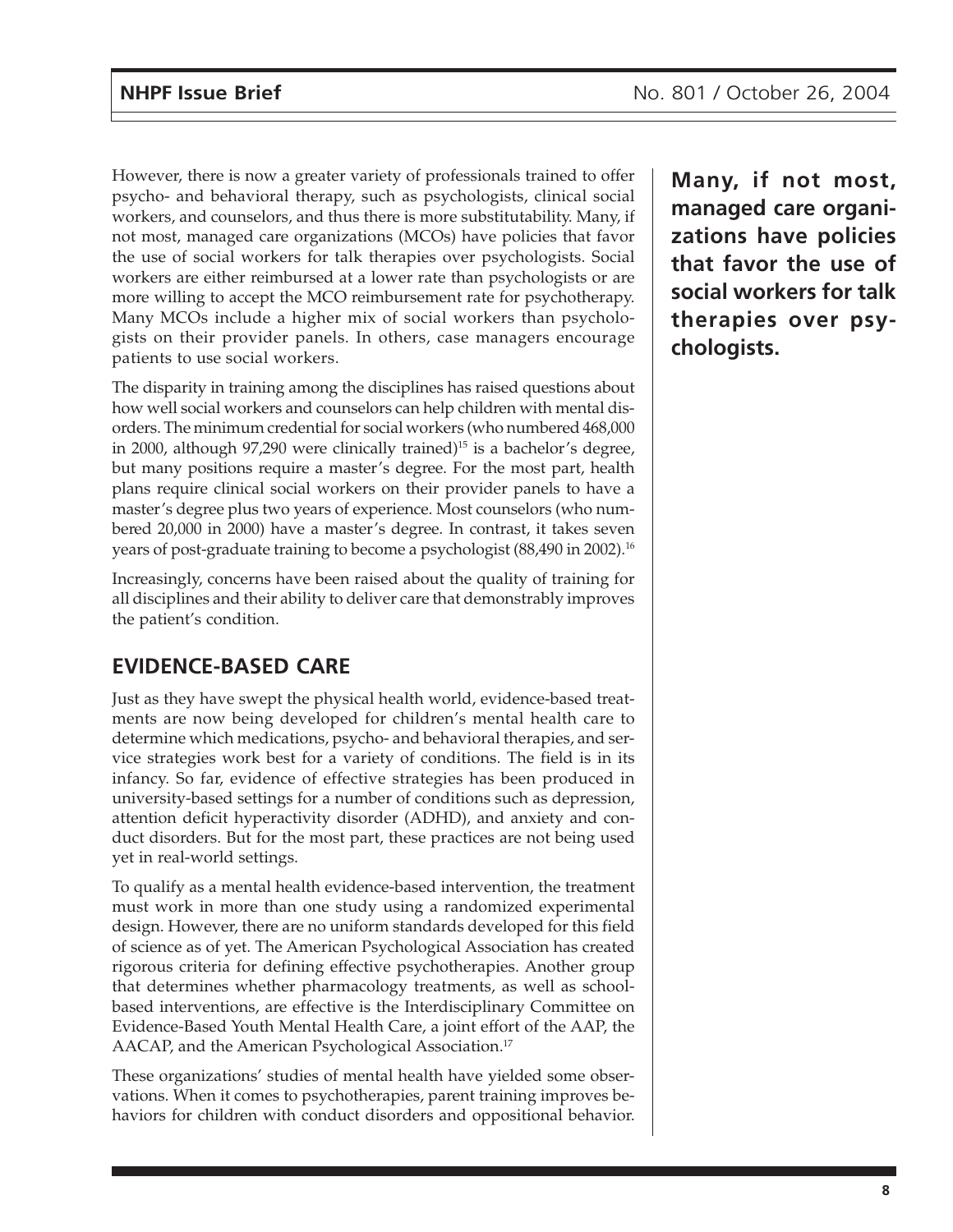Using non-phobic people as models of behavior and using reinforced practice can help children with phobias. For kids with depression, cognitivebehavioral therapy—where children learn coping skills and new ways of thinking instead of just discussing how they feel—has been shown to make a difference.

"What we see most commonly in usual practice is something called processing of experience or reflection. The therapist asks about the patient's week. 'Tell me about the argument. How did you feel about it?' The session becomes an opportunity to have a sympathetic person think through the experience together [with the patient]. But usual practice is often not as structured or agenda-driven as evidence-based procedures," says Dr, John Weisz, an expert in children's evidence-based treatments and director of Harvard University's Judge Baker Children's Center.

"The difference between many forms of usual practice and evidence-based treatments is that [such treatments] have a skills-building agenda," Weisz says. The therapist might ask "'What thoughts did you have when you had this experience with your friend? Was that a realistic thought? What would be a more realistic way to think about that experience?'" Weisz says these questions would "have goals to build specific coping skills."

Although there has been a tremendous growth in psychotropic medication use among children, there is little research on its safety and effectiveness. Most of what is known about such drugs that are approved by the Food and Drug Administration (FDA) comes from studies of adults. The FDA is only allowed to approve a medication for a defined population, but, once approved, physicians are allowed to prescribe the drug for anyone—a practice known as "off-label" use. The drug manufacturer, however, is only allowed to market the drug to the FDA-approved population.

The FDA has approved few psychotropic drugs for children's use. Stimulants such as methylphenidate (for example, Ritalin) have been approved for treating ADHD. According to the surgeon general's report on mental health, ADHD is the only condition for which there is a solid research base that medication works and is (at least in the short-term) safe.18 A major government study found that stimulants are more effective than psychotherapy alone in treating ADHD.19 However, the success hinged on close medication management, such as adjustment of doses once a month. Many children with ADHD have their medication checked much less frequently.

For treating childhood obsessive-compulsive disorder, the FDA approved in 1999 the use of two medications: fluvoxamine and sertraline (Zoloft).

To treat childhood depression, a growing number of medications in the class of selective serotonin reuptake inhibitors (SSRIs) are being prescribed for children, such as Prozac, Paxil, Celexa, and Zoloft. The FDA has approved only Prozac for pediatric use. Studies of antidepressant use among children have had mixed results, depending on the medication, and **Although there has been a tremendous growth in psychotropic medication use among children, there is little research on its safety and effectiveness.**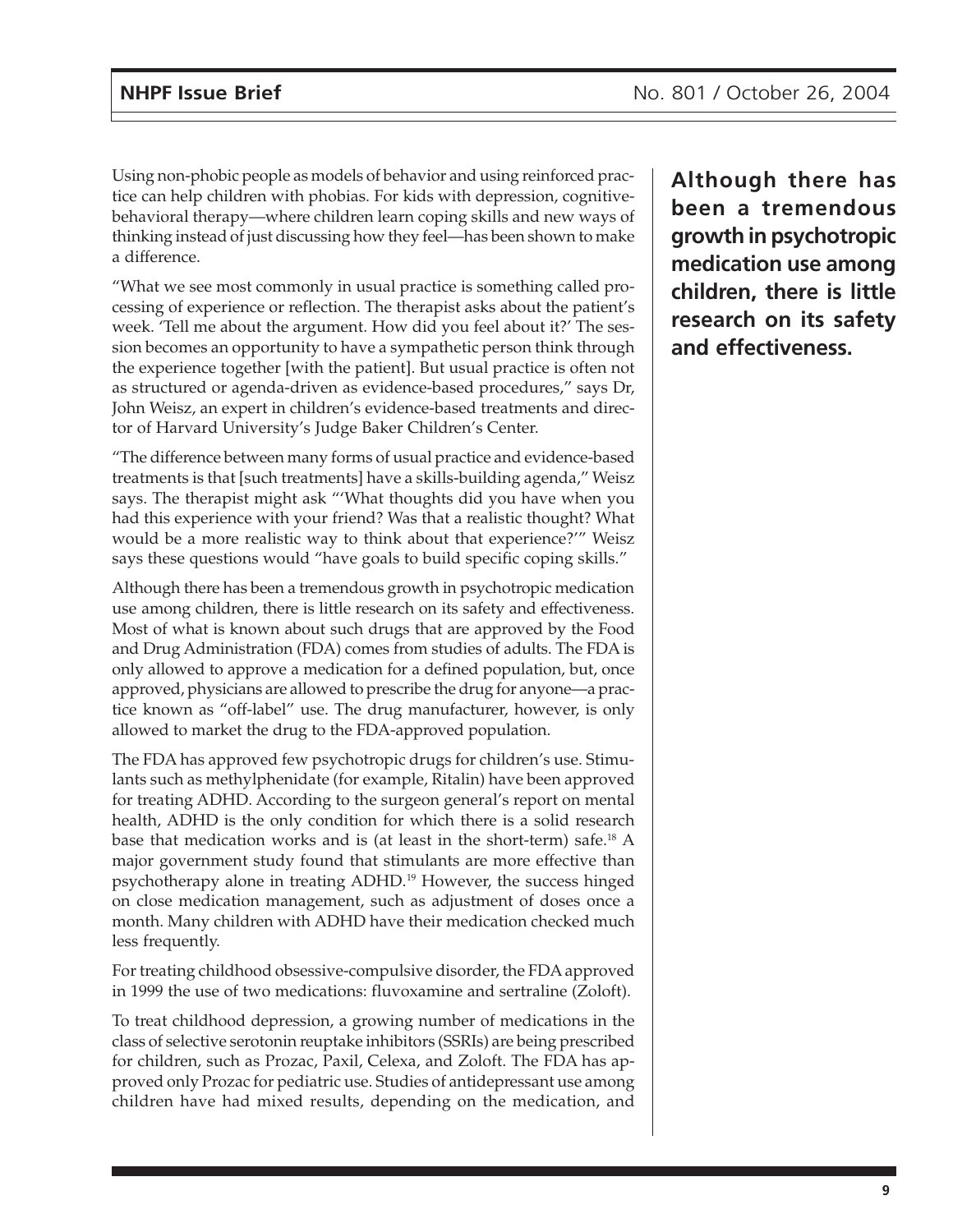recently some studies have found increases in serious depression and suicidal thoughts and attempts by children using some SSRIs.20

In response to public concerns, the FDA in March 2004 issued an advisory to clinicians, parents, and caregivers to "closely monitor all young patients on therapy with antidepressant drugs."21 In June 2004, New York Attorney General Eliot Spitzer sued GlaxoSmithKline PLC, the firm that manufactures Paxil, for not publishing studies that showed negative impacts of Paxil on children.<sup>22</sup>

A study published in August 2004 in the *Journal of the American Medical Association* (*JAMA*) found that a combination of Prozac and cognitivebehavioral therapy was the best method for treating adolescent depression. Seventy-one percent of the study's participants who used this combination overcame their depression. The study, conducted by researcher John March and colleagues at Duke University and funded by the National Institute of Mental Health (NIMH), found that Prozac alone was effective in treating 61 percent of patients, whereas cognitive-behavioral therapy alone worked with 43 percent. Thirty-five percent of the study participants improved with a placebo.<sup>23</sup> The study also found a small but increased risk of suicidal behavior among children taking Prozac.

The link between children's SSRI use and suicide was confirmed in September by an FDA advisory committee, which recommended that the FDA place a black box label—the strongest warning the agency could issue—on all antidepressant drugs to warn of the increased suicide risk among pediatric patients. The panel did not recommend a ban on antidepressants for children, noting that the drugs have shown benefit to some and that the risk of depressed children committing suicide if left untreated is higher than their risk for suicide on antidepressants. On October 15, 2004, the FDA announced the requirement of the black box warning on all antidepressant medications.<sup>24</sup>

(Researchers have not been able to determine why antidepressants may increase children's suicidal behaviors, but some theories are gaining attention. One posits that, during the first few days of use, the medication alleviates the lethargy felt by depressed children with suicidal thoughts, giving them the "energy" to act on such thoughts. Another suggests that, in some cases, children with bipolar disorder are misdiagnosed as having depression and prescribed antidepressants, which throw them into manic episodes that trigger suicide. Providers recommend closely monitoring children during the first ten days after beginning antidepressant use.)

The *JAMA* research has the potential for changing the way providers treat childhood depression. In an interview with National Public Radio, Dr. Harold Koplewicz, child psychiatrist and director of New York University's Child Study Center, said he has been treating depressed teens by first using talk therapy and then moving to medication use. In light of this research, he told the reporter, "Today, if I had a teenager present with depression I would certainly tell [his or her] parents that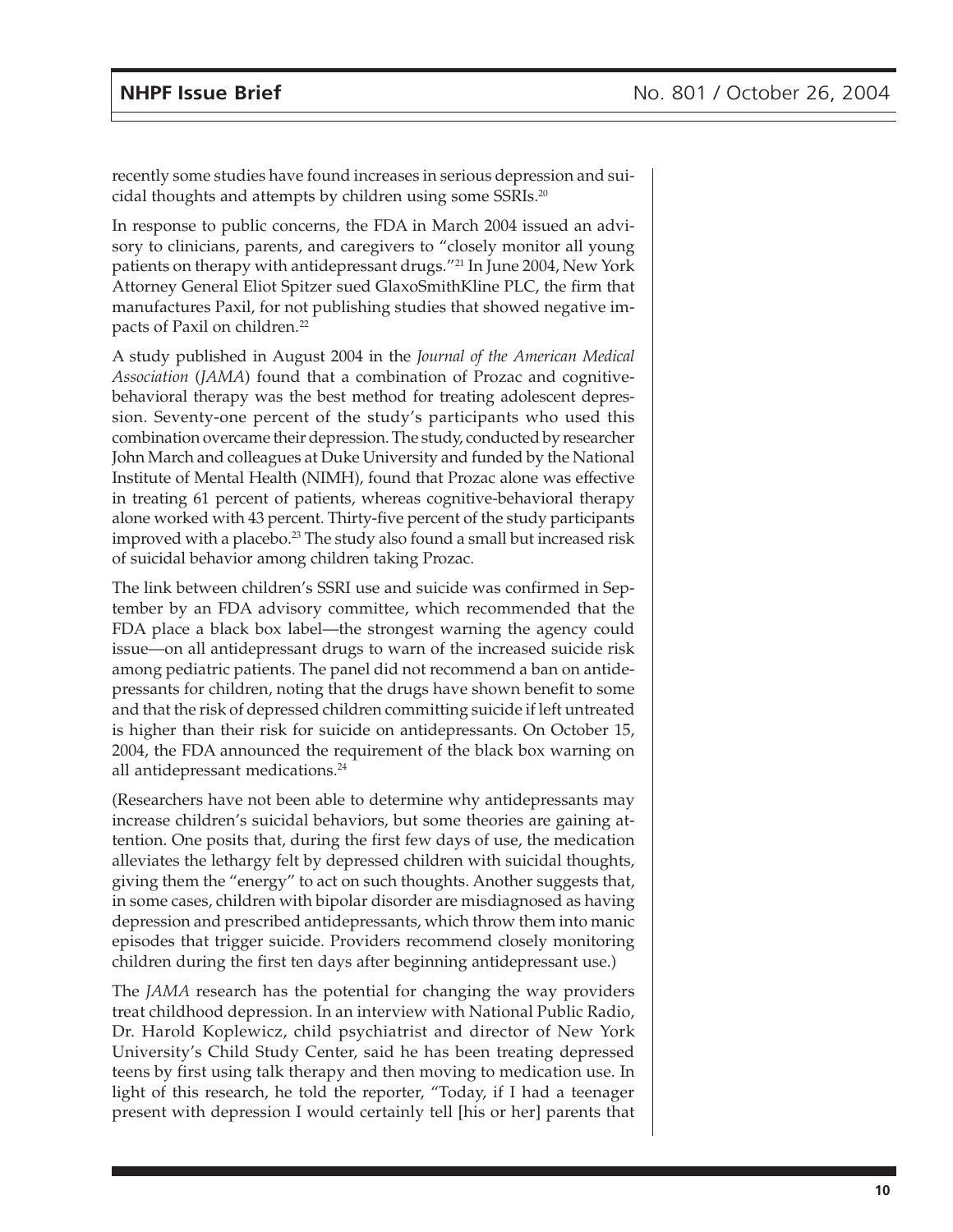medication should be started immediately and after the patient was on medication, we would start cognitive-behavioral therapy."25

Overall, the few evidence-based treatments that exist for children's mental health problems are highly regimented; manuals have been written for implementing many of them. For the most part, they are not being used yet in private practice, public clinics, schools, and hospitals. This is not to say that all mental health providers are giving ineffective care. Many clinicians use a combination of strategies that—through their own experience, intuition, and judgment—work. But because their practices have not been studied in randomized trials, they are not proven as effective.<sup>26</sup>

Although the scientific approach to testing strategies and practices has also shed some light on what may not work in children's mental health care, many of these practices are still being implemented and reimbursed by health plans. For instance, experts now question whether a therapy known as "critical incident stress debriefing," in which trauma victims are encouraged to describe and vent their emotions within one to three days of a traumatic incident, is more harmful than helpful. Group therapy may actually increase behavior problems among high-risk teens with conduct disorders. A number of experts believe that psychotherapy without stimulants does little to help children with ADHD. Children with severe emotional disturbance who are placed in group homes often get worse once they return to their own homes, yet group homes continue to be used and payments for them continue to be reimbursed.<sup>27</sup>

In this nascent field of evidence-based treatment for children's mental health, questions remain regarding the effectiveness of these strategies in real-world settings, such as clinics, schools, and providers' offices. Studies of such treatment have typically been conducted in university laboratories, where patients are chosen with a particular set of problems, and providers possess a known set of skills and experience. Many experts caution that conditions are not as tidy in the real world. Patients often come to the clinical setting with multiple disorders as well as family problems, such as parents' substance abuse. They may also terminate care early. In addition, providers may not strictly adhere to treatment strategies recommended in a manual, and more experienced providers may also resist new ways to treat their patients.28

Not all agree that formalizing evidence-based care for children's mental health is a good move. Some providers believe that if it becomes the standard in professional training and a condition for third party payment, it will restrict their creativity in finding the best ways to help their patients. Others fear that once treatment strategies are formalized, researchers and practitioners will have little incentive to improve on them.

But because this movement is so new, evidence-based measurements for children's mental health care have not much affected managed care practice yet. "On evidence-based treatment, we're just scratching the surface," says Dr. Rhonda Robinson-Beale, chief medical officer for

**Not all agree that formalizing evidencebased care for children's mental health is a good move.**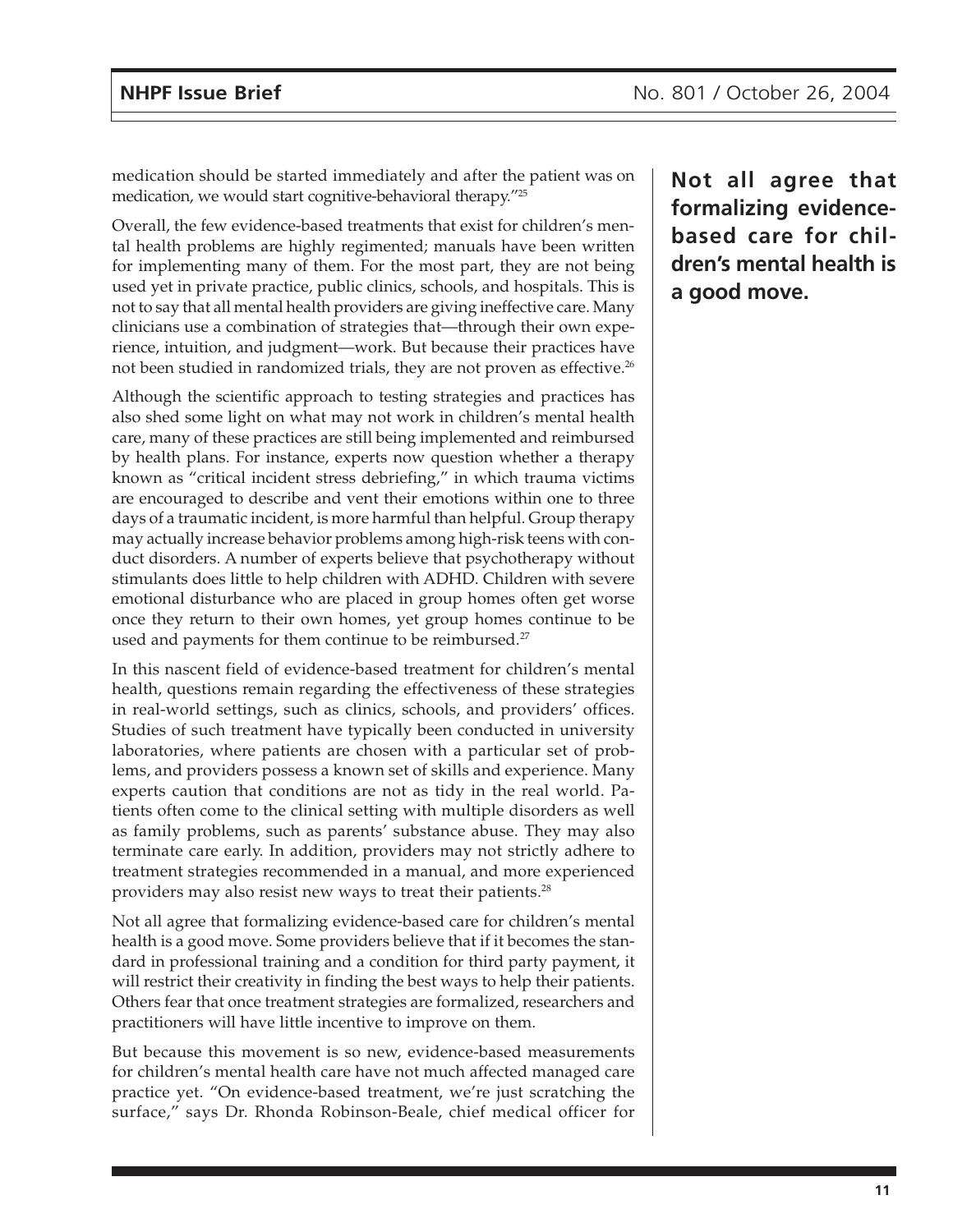CIGNA Behavioral Health, which covers 14 million people. According to Dr. Beale, CIGNA examines the medication treatment plans for patients adults and children—in inpatient psychiatric units, checking for cases in which the plan does not mesh with guidelines put out by the American Psychiatric Association.

Dr. Richard Frank, health economics professor at Harvard Medical School, concurs that behavioral health organizations are starting to use evidencebased treatment measures in the area of medication management for conditions that have well-documented treatment practices. They are starting with strategies to ensure patients are not only prescribed the appropriate medication but that they are taking it.

Dr. Frank believes it is premature to try to implement a uniform standard for evidence-based psychotherapy. "Having it stew out there in the world a little bit longer might be a better thing," he says.

## **COMMUNITY-BASED SYSTEMS OF CARE**

Provider supply and effective care for children's mental health take on broader meanings when applied to community-based systems of care for children with severe mental illnesses. Since the mid-1980s, the trend in caring for children with serious emotional disturbance has shifted the focus of care away from psychiatric hospitals and toward communitybased care—day programs, respite care for families, therapeutic foster care, and home-based counseling to stabilize families and prevent a child's institutionalization. States and the federal government have taken the lead in creating such systems of care, using substantial funds from the Substance Abuse and Mental Health Services Administration (SAMHSA) and Medicaid.

Public mental health systems for children across the states are experiencing workforce shortages. "There's a cry from the children's mental health directors in the states. They're having a terrible time getting qualified people to come and work within the public sector," says Joan Dodge, with the National Technical Assistance Center for Children's Mental Health at Georgetown University. Ninety percent of states have reported difficulty in recruiting and retaining child welfare case workers,<sup>29</sup> and 21 state mental health agencies reported shortages of social workers in 2001.<sup>30</sup>

A shortage of psychiatrists is particularly acute in the public mental health sector. Twenty-two state mental health authorities reported shortages of psychiatrists in state hospitals; 21 reported such shortages in community mental health programs. To deal with this, 25 states have allowed nonphysicians—a mix of nurse practitioners and physician assistants to prescribe and/or monitor patients' medications.<sup>31</sup>

Regarding effective systems of care, experts largely agree on what constitutes a quality system. For instance, systems that (*a*) are family-driven, (*b*) create care plans that incorporate parents' needs, (*c*) are culturally and

**The trend in caring for children with serious emotional disturbance has shifted away from psychiatric hospitals, toward communitybased care.**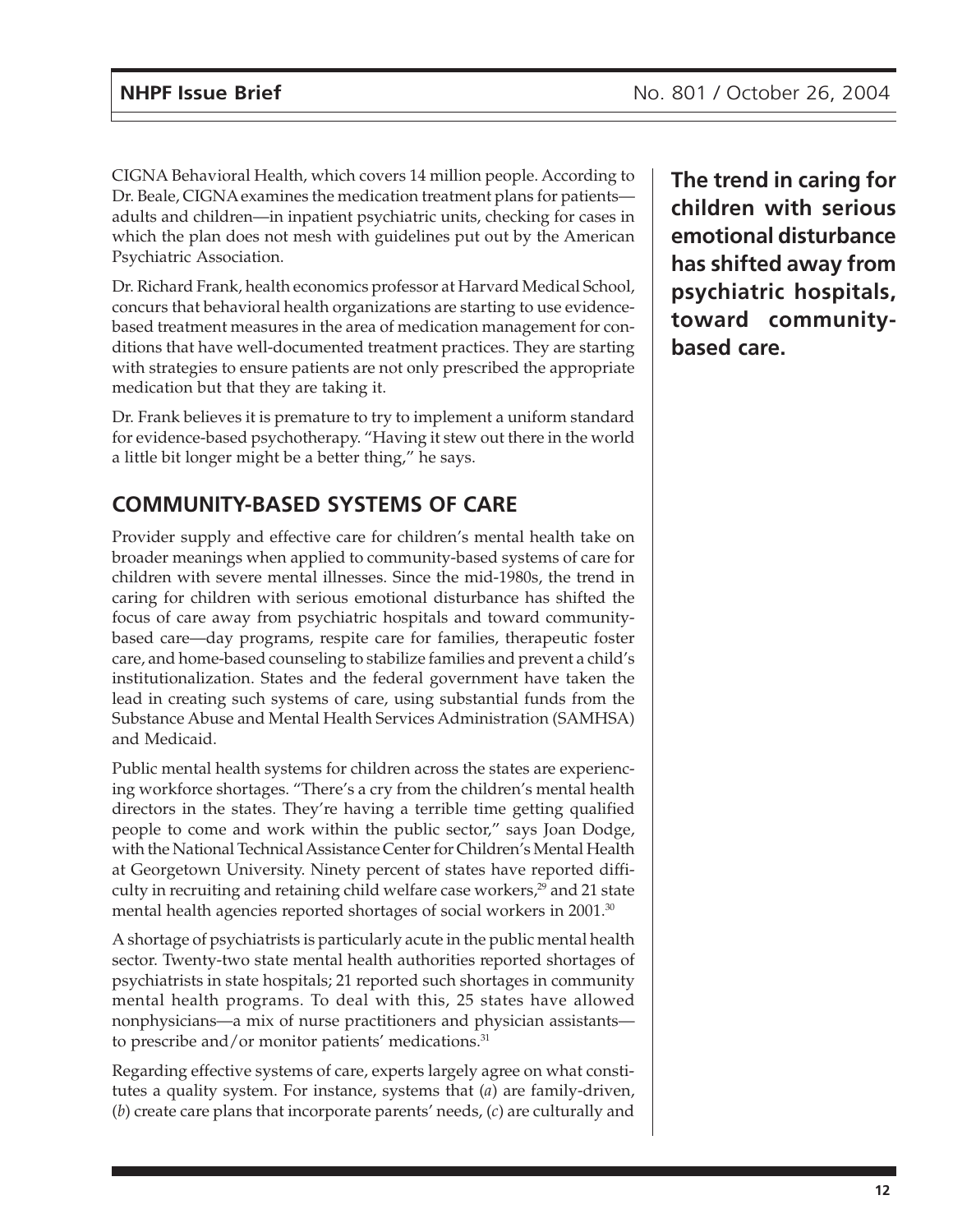linguistically competent, (*d*) use case managers appropriately, and (*e*) employ staff who can work well across various agencies (schools, juvenile justice, child welfare, special education, public mental health) are considered quality systems.32

A body of evidence-based care is also emerging for these systems of care. Among the findings, children released from institutions and placed in therapeutic foster care show better behavior and fewer rehospitalizations than those released to community care. One treatment showing extremely strong effects is multi-systemic therapy (MST). It is a short (3 to 4 month) program in which providers visit the home, sometimes daily, to improve not only the behavior of children who are at risk of entering the juvenile justice system but also the coping skills of family members. MST has significantly reduced out-of-home placements and arrests among these children.<sup>33</sup>

But researchers note that workers in the public mental health system are largely ill-prepared to implement evidence-based care. "Rarely do professionals receive training in the values, skills and attitudes consistent with reforms that call for partnerships with families, cultural competence in service delivery, comprehensive cross agency interventions, individualized care and home and community-based approaches," note the authors of a paper published by the National Technical Assistance Center.<sup>34</sup>

A number of states are taking steps to remedy these training deficits. Pennsylvania has formed a training institute that is part of its Child and Adolescent Service System Program (CASSP), which, with federal support, offers community-based care for children with severe emotional disturbance. The institute has developed a set of core competencies for providing mental health care for children in the public CASSP system. These include best practice models for individual care, public systems management, and working with families. The goal is that continuing education programs for various system providers will contain these core competencies.35 In similar fashion, the Maryland Department of Health and Mental Hygiene in spring 2004 convened a strategic planning session with multiple stakeholders to develop strategies for the recruitment, retention, and training of professionals and paraprofessionals who work with children with mental health needs and their families.<sup>36</sup>

## **SERVING MINORITIES**

Culture—ethnicity, race, and shared norms and beliefs—has a distinct impact on mental health. It influences how patients manifest and communicate their symptoms, their willingness to seek treatment, and their networks of support, according to a 2001 surgeon general's report.<sup>37</sup> The report found that, although mental disorders are just as prevalent within minority populations in the United States, minorities are less likely to seek care, and the care that they do receive is often of a lower quality than care provided to non-minorities.

**Although mental disorders are just as prevalent among minorities, they are less likely to seek care.**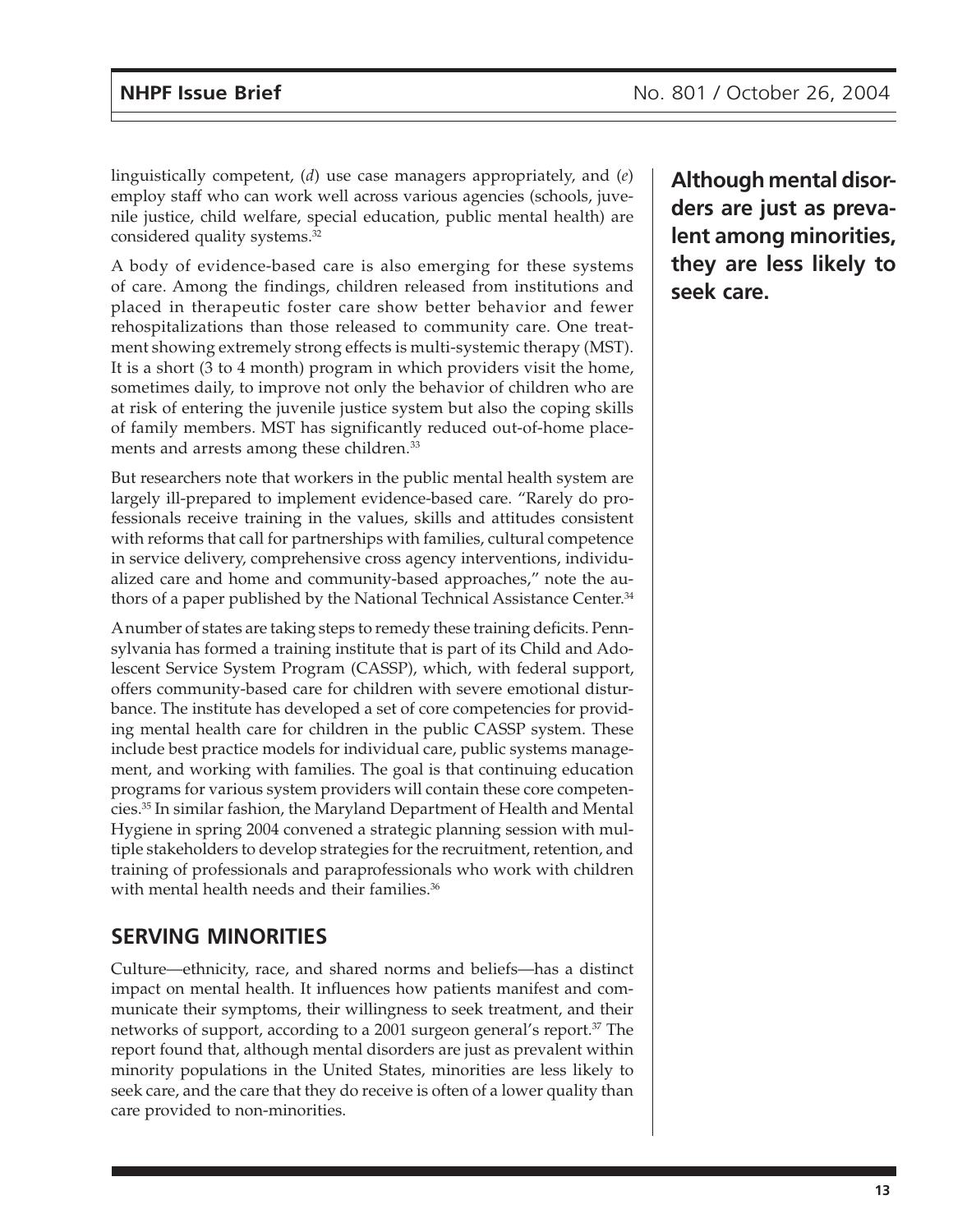Minority representation, as well as a knowledge of how to approach people of different cultures, is lacking in the mental health workforce. Although 12 percent of the U.S. population is black, only 2 percent of psychologists, 2 percent of psychiatrists, and 4 percent of social workers are black providers.38 Moreover, there are only 29 Hispanic mental health professionals for every 100,000 Hispanics in the United States, compared with 173 non-Hispanic white providers per 100,000.

Minorities are also poorly represented in studies of evidence-based treatments, according to the surgeon general's report. The surgeon general has called for targeted training funds to lure more minorities into the mental health professions, as well as greater participation of minorities in mental health research.

## **ACTIONS BEING TAKEN**

To improve the children's mental health workforce supply and the practice of effective care, a number of actions are being taken in the public and private sectors.

### **Boosting Provider Supply**

In March 2003, Rep. Patrick Kennedy (D-RI) introduced the Child Healthcare Crisis Relief Act (H.R. 1359), which would use educational incentives to lure more students into the children's mental health professions. The bill would extend Medicare graduate medical education funding to child psychiatry training programs and create a loan forgiveness program for child and adolescent psychiatrists. The bill would also offer scholarships and loan forgiveness to bolster the numbers of school psychologists and social workers, school counselors and psychiatric nurses. H.R. 1350 has 57 co-sponsors. A similar bill, S. 1223, was introduced in the Senate by Gordon Smith and has 13 co-sponsors.

#### **Improving Provider Training**

Experts have acknowledged a national crisis in the training of the mental health workforce, a problem that until recently has been driving the shortcomings in the quality and currency of mental health care for children in the private and public sectors. In order for evidence-based treatments to be practiced, they must be taught to students in the various disciplines and to professionals through continuing education. For the most part, this is not happening.<sup>39</sup> To address this and other training inadequacies, agents across professions as well as government have come together to form the Annapolis Coalition on Behavioral Health Workforce Education. The coalition's goals are ambitious and include developing an agreedupon set of skills to be used in psychiatry, psychology, social work, counseling, and other professions providing mental health care, as well as improvements in methods of education and training.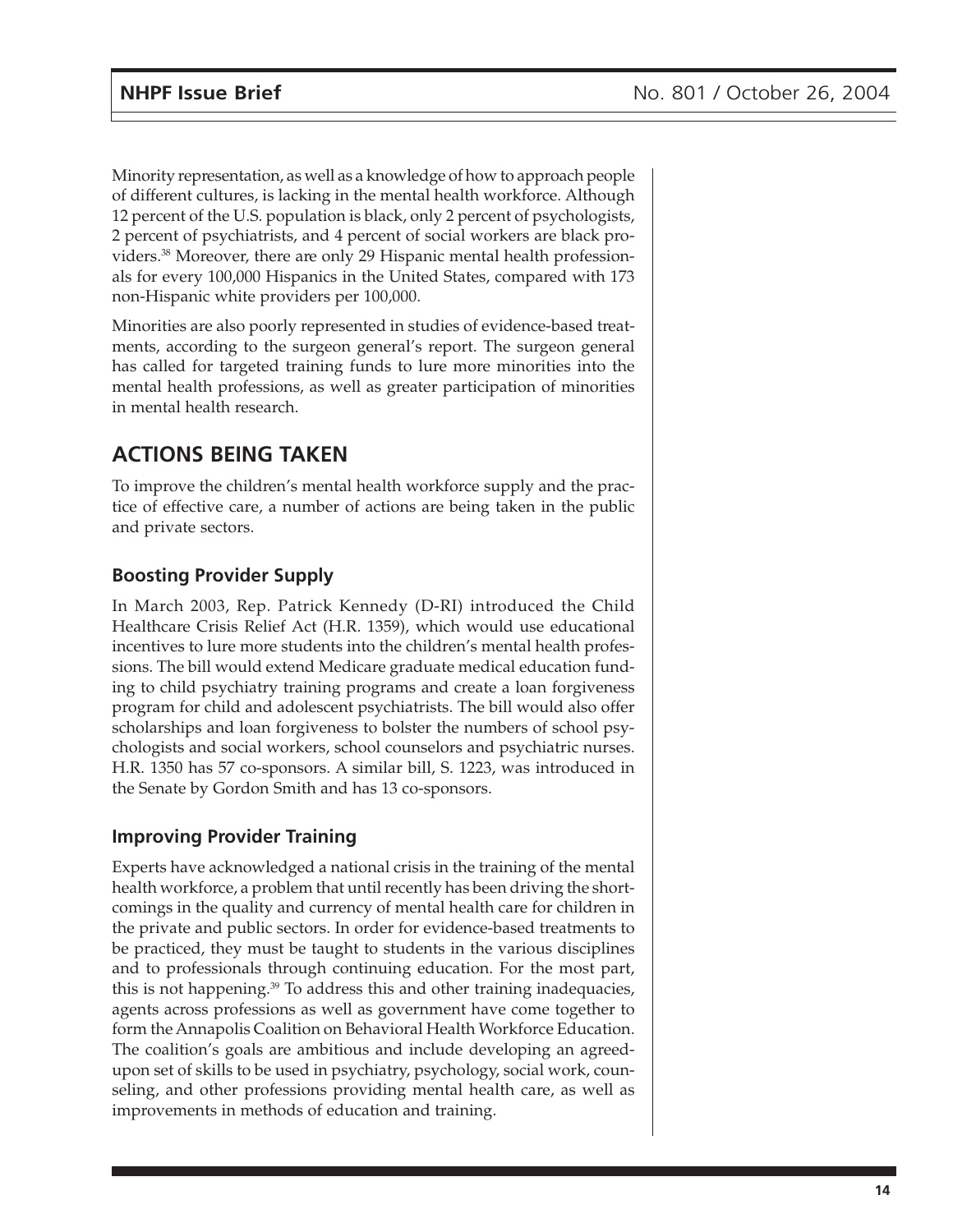The coalition, which receives SAMHSA funding, was founded by the American College of Mental Health Administration, a multidisciplinary body, and the Academic Behavioral Health Consortium, a nonprofit group comprised of university departments of psychiatry. In 2003 the coalition recommended to the President's New Freedom Commission on Mental Health that the federal government use a number of strategies to improve the behavioral health workforce, including instituting policies in federally funded health plans to promote appropriately prepared and supervised trainees.40

### **Disseminating Best Practices**

In partnership with the Annapolis Coalition, to promote best practices in mental health care, SAMHSA has launched a new "Science to Service Agenda" initiative. The initiative includes ongoing development of a national registry of effective programs and practices in mental health and substance abuse; 150 programs are listed thus far (see www.modelprograms.samhsa.gov). SAMHSA is also offering a range of grants to help public mental health systems implement evidence-based practice and develop the most effective ways to reduce service gaps.<sup>41</sup>

In terms of improving care practices, the MacArthur Foundation is funding a major effort, the Network on Youth Mental Health, which is reviewing the evidence for therapies to treat the most common childhood disorders and testing methods of delivering evidence-based practices in community mental health centers. The initiative is also studying organizational and payment policies that discourage providers from practicing evidence-based care and will use this knowledge to develop ways to share evidence-based practices with a variety of clinics and providers.

## **LOOKING TOWARD THE FUTURE**

There have been dramatic shifts in the composition of the children's mental health workforce, in the way that each discipline defines its role, and in the knowledge of talk therapies and medications that improve children's mental health problems. Combined with the large demand for services, these changes have created more questions than answers about how services should be delivered, who should deliver them, and what interventions should be used.

Experts have offered a number of projections. One is that clinical social workers, in the future, may assume the role of today's psychologists in providing extended psychotherapy. Psychologists, in turn, would provide the care typically offered now by psychiatrists (for example, prescribing and monitoring medication), and psychiatrists would become specialists in the biomedical aspects of mental illness. Richard Scheffler, a health economist at University of California, Berkeley, offered this scenario in a 2003 article that appeared in *Health Affairs*. 42

**In the future, clinical social workers may assume the role of today's psychologists in providing extended psychotherapy.**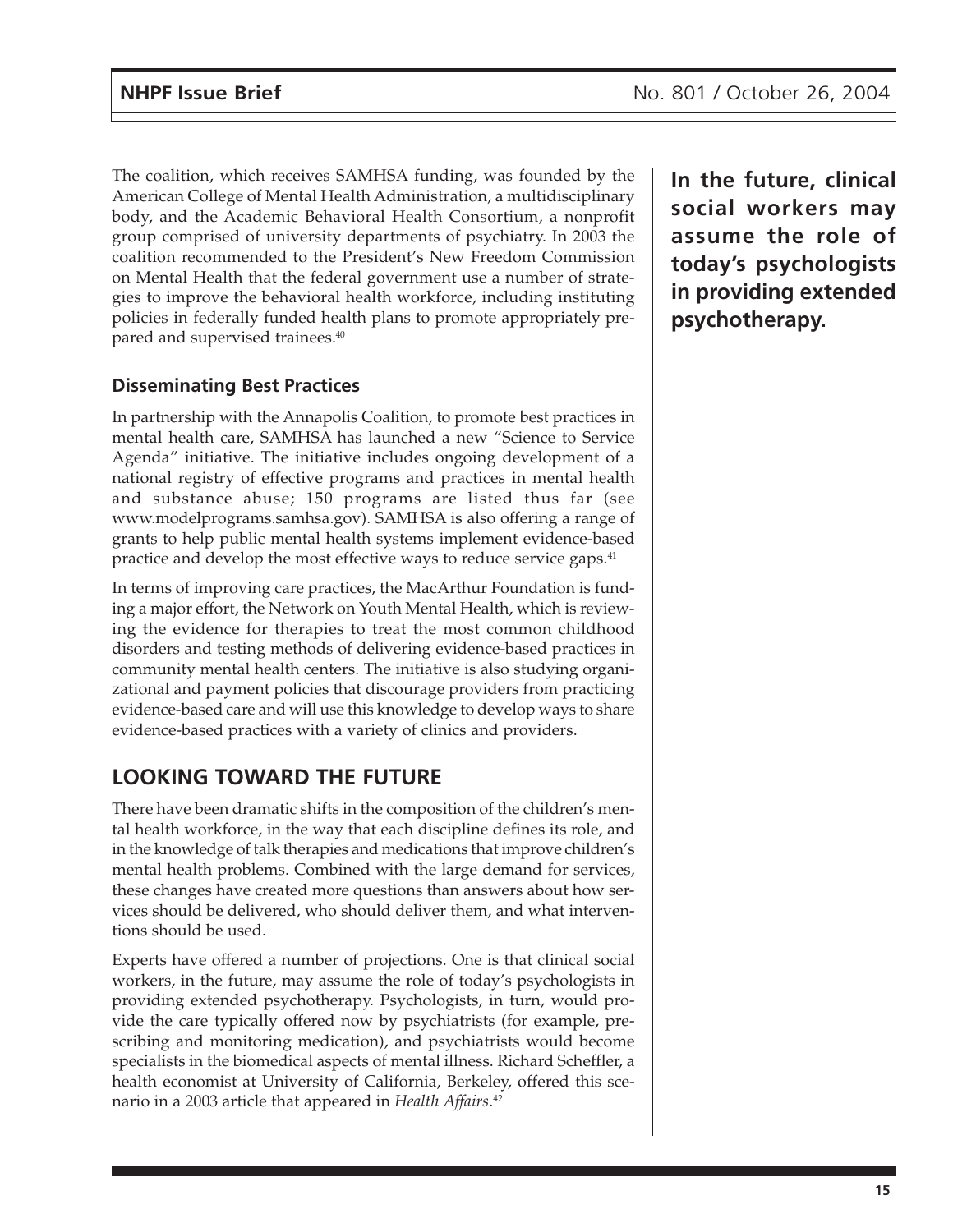Another scenario is that the development of core competencies in children's mental health may eventually erode the concept of separate disciplines (social work, counseling, psychology, psychiatry) in favor of skill sets. Dr. Ron Manderscheid, chief of the Survey and Analysis Branch of SAMHSA's Center for Mental Health Services, posits that once a core set of requirements is developed, providers' expertise would be distinguished by their mastery of serving a unique population, such as minority children, or those with serious emotional disturbance.

Some experts can already project the kinds of changes that evidencebased practices will require of the workforce. They are likely to call for additional training for specific procedures, such as MST, and a retooling of skills to practice strategies, such as cognitive-based therapy. New knowledge in SSRI treatment could require providers to manage their practices differently to keep close track of patients' reactions to drugs, says Dr. Kelly Kelleher, director of the Office of Clinical Sciences at Children's Research Institute in Ohio and professor of pediatrics at The Ohio State University.

Others acknowledge that evidence-based treatments, with their regimented manuals and practice guidelines, could allow providers without doctoral credentials (for example, clinical social workers or master's level counselors) to have just as much of a chance of improving patient outcomes as psychologists. Two pioneers in this field, Dr. Kimberly Hoagwood at Columbia University and Dr. John Weisz at Harvard, note that the bulk of evidence-based talk therapies could conceivably be delivered by master's level clinicians. This calls into question the need for providers with higher credentials to provide front-line mental health care.

#### **ENDNOTES**

1. U.S. Department of Health and Human Services (DHHS), *Mental Health: A Report of the Surgeon General*, (Rockville, MD: National Institute of Mental Health, 1999) chap. 3; accessed on February 10, 2004 at www.surgeongeneral.gov/library/mentalhealth/pdfs/c3.pdf.

2. President's New Freedom Commission on Mental Health, "Achieving the Promise: Transforming Mental Health Care in America. Goal 4: Early Mental Health Screening, Assessment, and Referral to Services are Common Practice," Washington, DC, 2003; accessed on March 12, 2004 at www.mentalhealthcommission.gov/reports/FinalReport/ FullReport-05.htm.

3. *Data Trends*, no. 72, University of South Florida, February 2003, summary of findings by M. Olfson *et al*. in "National Trends in the Use of Psychotropic Medications by Children," *Journal of the American Academy of Child and Adolescent Psychiatry,* 41(5), 514–521; accessed on August 2, 2004 at http://rtckids.fmhi.usf.edu/rtcpubs/datatrends/ summary\_72.pdf.

4. Wun Jung Kim, "Child and Adolescent Psychiatry Workforce: A Critical Shortage and National Challenge," *Academic Psychiatry*, 27, no. 4 (Winter 2003): 279.

5. Kim, "Child and Adolescent Psychiatry Workforce," Winter 2003.

6. Joshua E. Wilk *et al*., "Access to Psychiatrists in the Public Sector and in Managed Health Plans," American Psychiatric Institute for Research and Education, 2003, 2–3.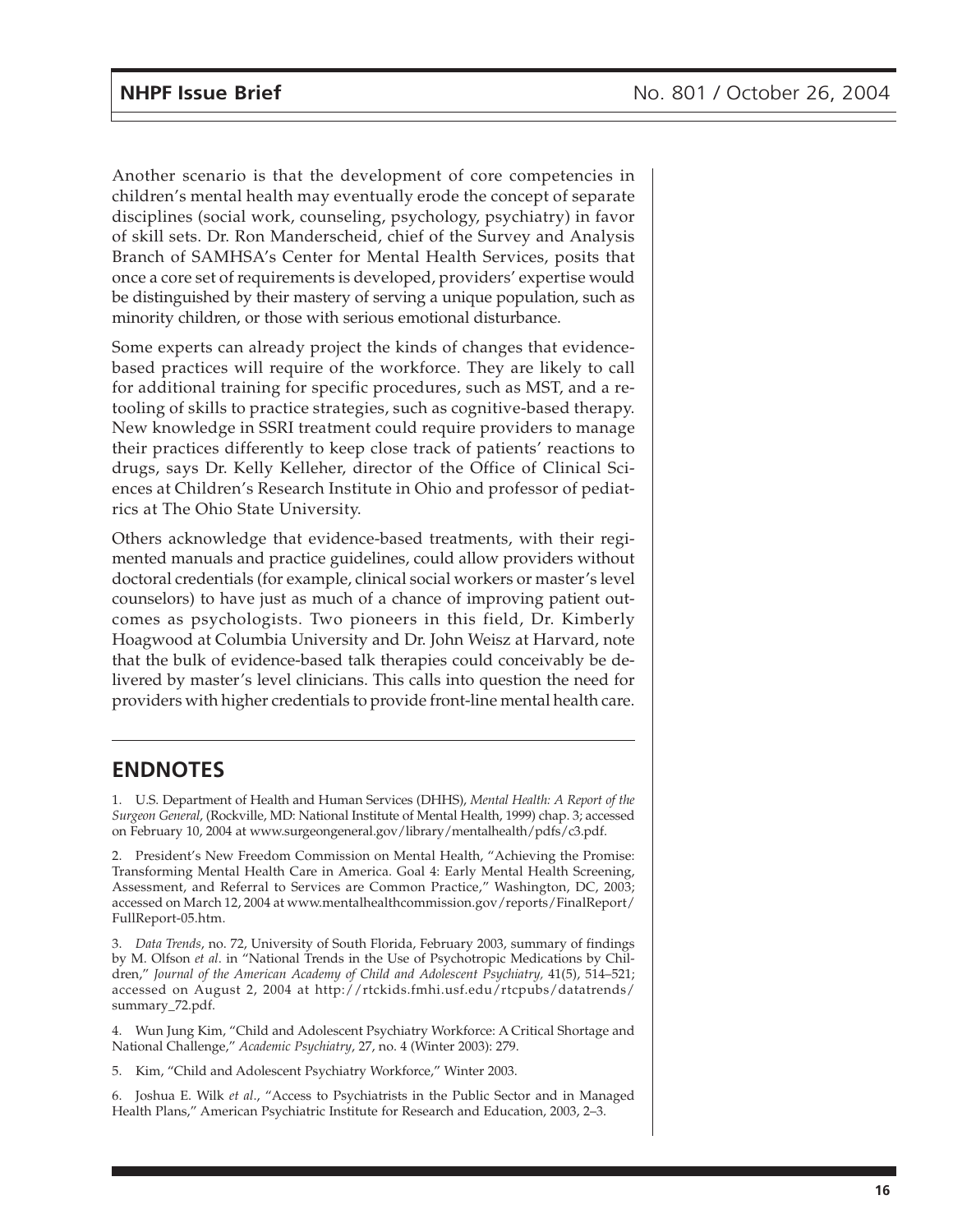7. Kelly J. Kelleher *et al*., "Increasing Identification of Psychosocial Problems: 1979-1996," *Pediatrics*, 105 no. 6 (June 2000): 1313.

8. Renee Goodwin, Madelyn S. Gould, Carlos Blanco, and Mark Olfson, **"**Prescription of Psychotropic Medications to Youths in Office-Based Practice," *Psychiatric Services*, 52, no. 8 (August 2001): 1081–1087; accessed on June 7, 2004 at http://ps.psychiatryonline.org/cgi/ content/full/52/8/1081.

9. DMS News, "U.S. Has Surplus of Pediatricians For Next Twenty Years," Dartmouth Medical School, March 2, 2004; accessed on August 9, 2004 at www.dartmouth.edu/dms/ news/2004\_h1/02mar2004\_surplus.

10. Joseph Hagan, "The New Morbidity: Where the Rubber Hits the Road or the Practitioner's Guide to the New Morbidity," *Pediatrics*, 108, no.5 (November 2001): 1207; accessed on July 22, 2004 at http://pediatrics.aappublications.org/cgi/content/full/108/5/1206.

11. "Number of Diplomates Certified through December 2003," American Board of Pediatrics; accessed on October 12, 2004 at www.abp.org/abpfr1024.htm. Data on trainees from Anne Justus, telephone interview with the author on October 26, 2004.

12. John Buntin, "Shrink vs. Shrink," *Governing* (August 2003); accessed on June, 19, 2004 at www.governing.com/archive/2003/aug/psych.txt.

13. Fact sheet, "Reasons to Grant Prescriptive Authority to Appropriately Trained Psychologists," American Psychological Association Practice Organization, 2004; e-mailed to author on July 30, 2004.

14. Fact sheet, "Reasons to Grant," 2004.

15. Ronald W. Manderscheid and Marilyn Henderson, "Mental Health Practitioners and Trainees," chap. 21 of *Mental Health United States 2002*, SAMHSA's National Mental Health Information Center; accessed on October 26, 2004 at http://media.shs.net/KEN/pdf/ SMA01-3938/MHUS02\_Chapter\_21.pdf.

16. Bureau of Labor Statistics, *Occupational Outlook Handbook, 2004-05 Edition: Social Workers*, U.S. Department of Labor, March 21, 2004; accessed on August 4, 2004 at www.bls.gov/ oco/ocos060.htm.

17. Kimberly Hoagwood *et al.*, "Evidence-Based Practice in Child and Adolescent Mental Health Services," *Psychiatric Services*, 52, no.9, (September 2001): 1180.

18. DHHS, *Mental Health*, 140.

19. "NIMH Research on Treatment for Attention Deficit Hyperactivity Disorder (ADHD): The Multimodal Treatment Study—Questions and Answers," National Institute of Mental Health, April 9, 2004; accessed on October 25, 2004 at www.nimh.nih.gov/childhp/ mtaqa.cfm.

20. FDA Talk Paper, "FDA Issues Public Health Advisory on Cautions for Use of Antidepressants in Adults and Children," U.S. Food and Drug Administration, March 22, 2004; accessed on August 4, 2004 at www.fda.gov/bbs/topics/ANSWERS/2004/ANS01283.html.

21. "FDA Issues Public Health Advisory," March 22, 2004.

22. Christopher Windham and Barbara Martinez, "Saga of Unpublished Drug Data Takes an Unexpected Twist," *The Wall Street Journal Online*, June 21, 2004.

23. John March *et al*., "Fluoxetine, Cognitive-Behavioral Therapy, and Their Combination for Adolescents with Depression," *Journal of the American Medical Association*, 292, no. 7 (2004): 807–820.

24. "FDA Launches a Multi-Pronged Strategy to Strengthen Safeguards for Children Treated With Antidepressant Medications," U.S. Food and Drug Administration*, FDA News,* October 15, 2004; accessed on October 15, 2007 at www.fda.gov/bbs/topics/news/2004/ NEW01124.html.

25. David Baron, "Gauging Risks, Benefits of Prozac in Teens," on *All Things Considered*, August 17, 2004; accessed on August 19, 2004 at www.npr.org/rundowns/ rundown.php?prgId=2&prgDate=17-Aug-2004.